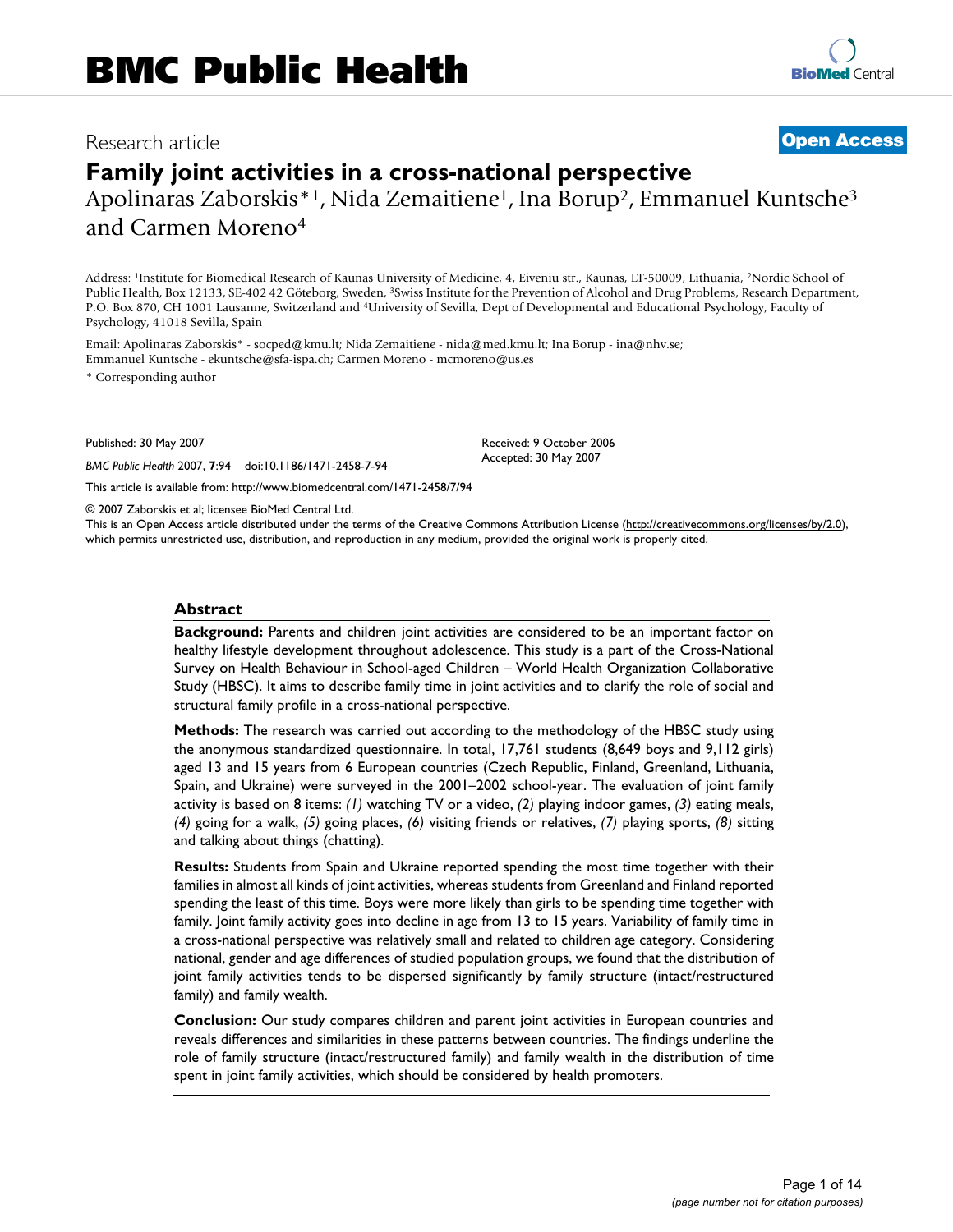# **Background**

Family time, or parents and children spending time together in joint activities, is a dimension of successful families related to communication and often measured in terms of families rituals, including family mealtime [1,2]. Joint family activities contribute to the well-being of each family member and enhance quality of communication between family members [3].

Different studies prove positive effects of family time on overall children development, school achievements and future career [4-6]. Family time has shown strong and consistent relationship with smoking, drinking, drug intake, sexual intercourse and pregnancy, as well as delinquent behaviour of children [7-10]. Parents are attached to their children, relate to them, resolve conflicts in particular ways, and throughout common activities transmit patterns of behaviour. Children in their turn are attached to their parents, love them, fight with them, do things together and the quality of this primary social bond is very influential on children's well being and problem behaviour [11,12]. In addition, it has been established in several studies that attachment to parents has the strongest influence on emotional well-being and emotional problems [11]. Generally, in childhood family life may have more direct effects on health than material factors and, through social mobility, may be indirectly linked to health inequalities in adulthood [7].

Adolescence is typically described as a time of diminishing parental influence. Adolescents tend to spend more and more of their leisure time with peers and less and less with their parents [13]. However, there are few data available on parents and children joint activities throughout adolescence, compared with early childhood, but these have shown that finding more time to spend with their children is a high priority for parents. For example, according to the recent survey of Alabama's parents, 53% of them believed they did not have enough time to spend with their children; however, two out of three parents stated that, if they had more time to spend with their children, they would not use this time watching television [14].

Nowadays families, as society itself, are affected by rapid changes. The idea that family time is disappearing is gaining growing attention because data show that parents are spending less time together as a family and especially on family meals, and even more so on working days [15].

An increase of single parent families has been observed in most European countries [16-18]. Recently, several studies have provided evidence that living in a single parent family and a low attachment to parents is associated with adolescent substance use and other health threatening outcomes [19]. However, it is still unclear whether family structure is related to joint family activities, and how consistent such relations are across European countries. The same applies to family wealth and other family matters that might be related with joint family activities. Therefore, it is important to investigate parents and children joint activities as well as their determinants in a crossnational perspective.

Recent time-use studies have shown that these concerns may have been a relevant issue for public health specialists as well [20]. Joint family activities are the most important indicator of family functioning. Therefore, focus on it is essential for the development of effective health education programs and practice targeted at young people.

A WHO research program, Health Behaviour in Schoolaged Children (HBSC), aims to gain new insight into, and increase understanding of, health behaviour, lifestyles and their context in young people [21-23]. A specific objective of this study was to collect data on family culture that include socio-economic characteristics of the family, parents and children's communication, parental monitoring, parental style of upbringing, encouragement of individuals and social support, and family time [24]. The data collected provide the participating researchers with opportunities to do cross-national comparisons of structural and process aspects of family life.

In regard to a cross-national perspective, the present study aims i) to describe parents and children joint activities, and (ii) to clarify the influence of family structure and family wealth on family time spent in joint activities. The samples obtained for this study represent 13 and 15-yearold schoolchildren from six countries of Europe (Czech Republic, Finland, Greenland, Lithuania, Spain and Ukraine) in the 2001–2002 school year.

# **Methods**

### *Sample*

The 2001/2002 Health Behaviour in School-Aged Children Study is a World Health Organization (WHO) supported study of nationally representative samples of adolescents in 36 countries and regions [21-24]. In each country, a cluster sample design was applied with school classes as sampling units. The specific populations selected for sampling include those in-school youth aged 11, 13 and 15. Schools and classes within schools were selected to be representative by age level and regional geography. Recommended sample sizes for each country were 1,536 students per age group. Sample sizes assured a 95% confidence interval of  $\pm$  3% for prevalence estimates, with a design factor of about 1.2 across countries [24].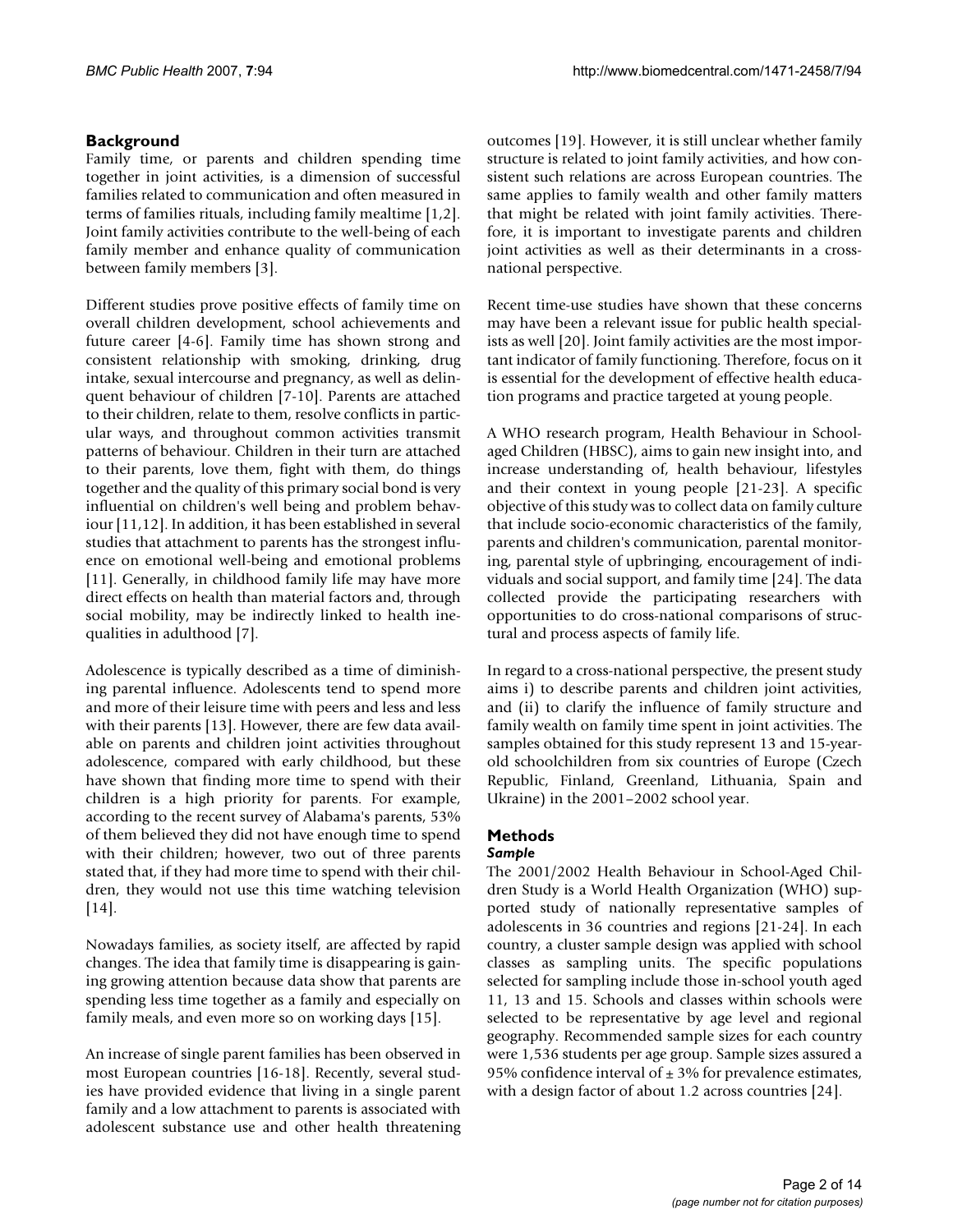The present analysis is based on 17,761 students (8,649 boys and 9,112 girls) aged 13 and 15 years from 6 countries: Czech Republic, Finland, Greenland, Lithuania, Spain, and Ukraine (Table 1). Students from only these countries answered the questions about family time spent together in shared activities that were optional to the standard HBSC questionnaire. For all participating countries response rates were over 90%. The 11-year-age group was excluded from the analysis, as students of that age in Finland did not complete the question on family time.

#### *Measures and variables*

Full descriptions of the questionnaire items employed and their development have been published in the protocol of the study [24]. National questionnaires are translations and adaptations of the international standard version, with independent re-translation back to English, to maximize comparability.

*Family time together* (spending time together in shared activities). The list of things which some families do together includes 8 items: (1) watching TV or a video together, (2) playing indoor games together, (3) eating a meal together, (4) going for a walk together, (5) going places together, (6) visiting friends or relatives together, (7) playing sports together, (8) sitting and talking about things together. Students were asked how often did they do any of these activities and spend time together in shared activities. The response categories were 'every day' (coded as 4), 'most days' (coded as 3), 'about once a week' (coded as 2), 'less often' (coded as 1), and 'never' (coded as 0). For each variable, missing values were replaced with the variable mean. The following five indicators of the family structure and wealth were considered as factors that might influence family time.

# *(1) Parents*

The survey used a set of items that interest most countries and that reflect general cross-national family systems. The question on family structure allowed children living in more complex family set-ups to answer for two homes: the first for main or only home and the second other home if a child under family circumstances lives a substantial time outside his or her main home ([23], p.27). The respondents were asked to identify people with whom they live in each home: parents, stepparents, grandparents, children or other adults.

For the purposes of this article, family structure was assessed only for the main home. A variable PARENTS designed for our analyses was coded into four categories: both natural parents (intact family), single parent (one natural parent and no step-parent), stepfamily (restructured family; one natural parent and a step-parent were present), other (neither natural parent present). In our study, analyses were limited to children living in households of the first three categories; the group of the fourth category respondents was excluded from the analyses because there were too few children living in other family structures for meaningful inference (2.6% of children overall).

### *(2) Grandparents*

Based on the list of persons who lives in the main home, a variable GRANDPARENTS states if any grandparent lived there or not.

## *(3) Children*

For the main home, respondents were asked to write down how many brothers and sisters lived there (including half, step or foster brothers and sisters). A variable CHILDREN was constructed with three categories: neither brothers nor sisters, one or two brothers or sisters, three or more brothers and sisters.

### *(4) Home*

In our pilot studies, we found that quite a number of children might have two homes (not including holiday or summer houses), especially when parents are not living together. As well as listing the people in each home, students were also asked to indicate the amount of time they spend there. A variable HOME that was used in the present analyses indicates time in main home and have three categories: all the time, most of the time, half the time.

### *(5) Family wealth*

The family affluence scale (FAS) is developed for HBSC surveys as a measure of family wealth ([23], p.15). It comprises four items, which young people are likely to know: family car ownership, bedroom occupancy, family holidays, and computer ownership. A composite FAS score was calculated for each young person based on his or her responses to these four items. For the analyses, we used a three-point ordinal scale, where FAS = 1 indicated low affluence; FAS = 2 indicated middle affluence, and FAS = 3 indicated high affluence.

### *Statistical analysis*

Basic and advanced statistics procedures of the Statistical Package for Social Sciences (SPSS) for Windows version 13.0 software package were used to conduct data analysis. The first analyses included descriptive statistics, primarily frequencies, provided understanding distributions of the respondents' gender, age, country, family structure, family wealth and variables of family time spending together in shared activities. Chi-square test, with the significance level 0.05, was applied to access difference in distributions of these variables between groups of respondents.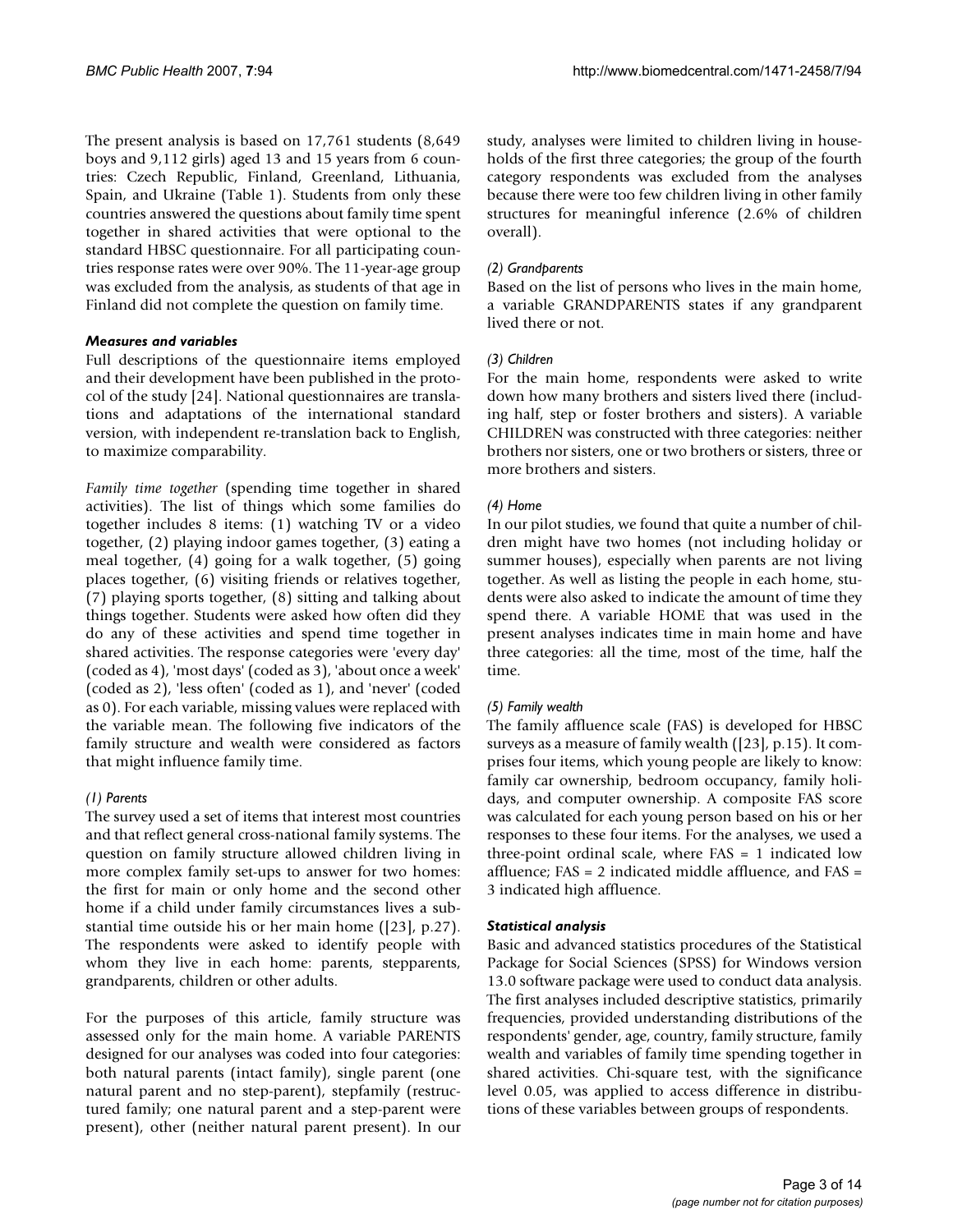| Gender | Country        | Age category | Total* |       |
|--------|----------------|--------------|--------|-------|
|        |                | 13           | 15     |       |
| Boys   | Czech Republic | 780          | 806    | 1586  |
|        | Finland        | 873          | 867    | 1740  |
|        | Greenland      | 155          | 100    | 255   |
|        | Lithuania      | 954          | 981    | 1935  |
|        | Spain          | 991          | 821    | 1812  |
|        | Ukraine        | 591          | 730    | 1321  |
|        | Total          | 4,344        | 4,305  | 8,649 |
| Girls  | Czech Republic | 881          | 854    | 1735  |
|        | Finland        | 845          | 874    | 1719  |
|        | Greenland      | 192          | 138    | 330   |
|        | Lithuania      | 919          | 923    | 1842  |
|        | Spain          | 974          | 935    | 1909  |
|        | Ukraine        | 706          | 871    | 1577  |
|        | <b>Total</b>   | 4,517        | 4,595  | 9,112 |

| Table 1: Number of students who answered questions about family time, by country, gender and age category |  |  |  |
|-----------------------------------------------------------------------------------------------------------|--|--|--|
|                                                                                                           |  |  |  |

\*Total number 17,761

In order to assess family time in general, all the abovementioned eight family activity items were combined into one derivative variable labeled "Family Time Index" (FTI) [10]. It was not the simple sum of scores in responses to each of the 8 questions, but rather a linear combination of them with different weights. The values of weights in such linear combination were estimated from the total data set of all participating countries that includes 17,761 records by the SPSS Factor Analysis procedure requesting a single factor, and then calculating and saving that single factor (FTI) for each record [25]. The values for FTI appeared to be distributed within the range of -2.566 and 3.545; its mean and standard deviation estimates, as follows by definition, were 0 and 1 respectively. Positive FTI values were typical of the families where the members reported more commonly-spent time; and, vice versa, negative FTI values demonstrated that families tended to spend less time together. Weights of variables in its linear combination (factor score values), as indicators of variables involvement in a factor, reflect the partial variable variances in the factor variance. The percentage of the total variance of all 8 items explained by the FTI was 41.16.

The last analyses included analysis-of-variance for the FTI variable by 3 covariates (gender, age and country) and 5 factors of family structure and wealth. These analyses were performed using GLM Univariate Analysis Procedure [25]. To examine our hypothesis that family time might be affected by family structure and family wealth we tested three consecutive models. First (Model A), a model that includes only three covariates: gender, age and country. Second (Model B), a model that includes 5 fixed factors (the items of the family structure and family wealth as predictors or independent variables). Third (Model C), a

model with all the significant predictors from the preceding analysis adjusted by gender, age and country. The last model also included interaction terms between country and all fixed factors in order to analyze the country specific role of family structure and family wealth on shared activities (interactions between covariates are excluded by sampling procedures). In multiple comparisons of observed means homogeneous subsets of data were defined by Bonferroni test for Post Hoc analysis.

### **Results**

### *Descriptive Results*

Figures 1, 2, 3, 4, 5, 6, 7, 8 show how many children spend time together with family in different shared activities, by countries, gender and age group. From the figures shown it is difficult to generalize that students from several countries tend to spend more or less family time, but looking into the histograms allows to find out that students from Spain and Ukraine reported *most often* and students from Greenland and Finland reported *most rare* about spending regular time together with family in many kinds of joint activities.

In regard to gender and age differences, the same consistent ranking patterns can be found across most of the countries. For both boys and girls, the proportion of students who reported spending time together with family in joint activities on a regular ('every day', 'most days' or 'about once a week') basis declined as the age of the respondents increased. In both age groups, boys were more likely than girls to spend time together with family in joint activities, especially in playing sports, playing indoor games, watching TV or video, going places. Students' responses on sitting and talking about things with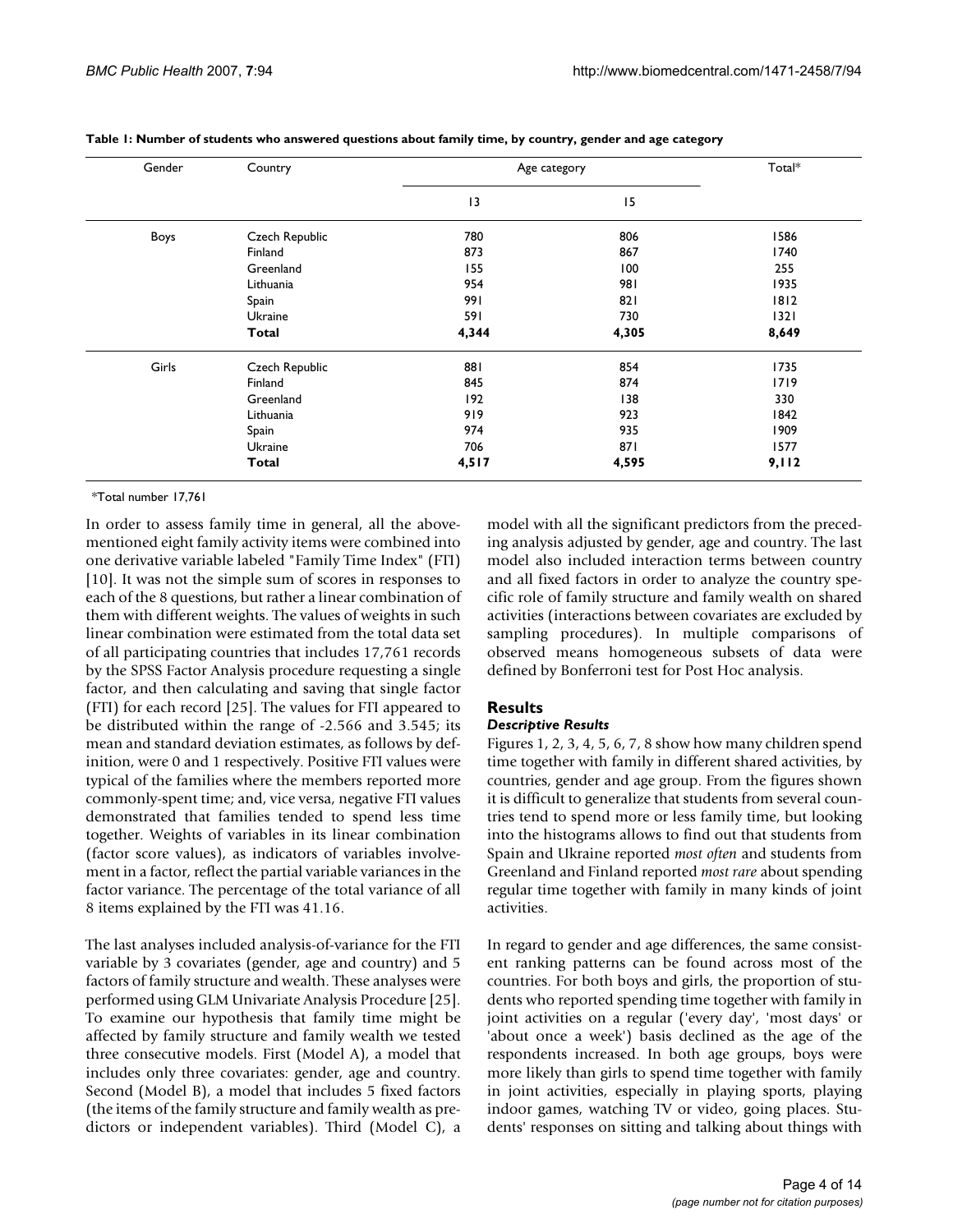



their families is an exception to that rule because 15-yearold girls were more likely than boys and more likely than 13 year old girls (with the exception of girls from Spain) to spend time together with their families sharing this kind of activity.

# *Family Time Index*

The results presented in Table 2 show that eating a meal together, watching TV or a video together, sitting and talking about things together are among the most frequent joint activities, while playing sports together is the less frequent activity. The standard deviations fell in the range 0.916 to 1.260; this quite narrow range indicates that there were no conspicuous deviations in variance of family time items.

Correlations between family time items were checked next. Correlation coefficient values varied from 0.119 to 0.564; they were all significant at the 0.01 error level. The lowest correlation value was between 'watching TV or video together' and 'playing sports together'; the highest correlation value was shared by 'going for a walk together'

and 'going places together'. Additionally, internal consistency of the family time scale items (Cronbach's alpha) was equal to 0.786.

Factor score values, which are presented in Table 2, show weights of responses to each of the 8 questions on family time in construction of the FTI value. There is a light difference in weights of responses on family time. The greatest weights have items 'going for a walk together' (0.237) and 'going places together' (0.229). High factor score values show that these family time items are extensively correlated with other items and consequently have a big impact on the FTI variance. The smallest weight (0.147) was that of 'watching TV or a video together' which has a weak interrelation with other family time items.

### *Determinants of family time spent together*

The last objective was to examine whether the factors of family structure and family wealth make distinct contributions to explaining the variation of family time spent in joint activities. However, before the possible interrelations between these factors are considered, it is necessary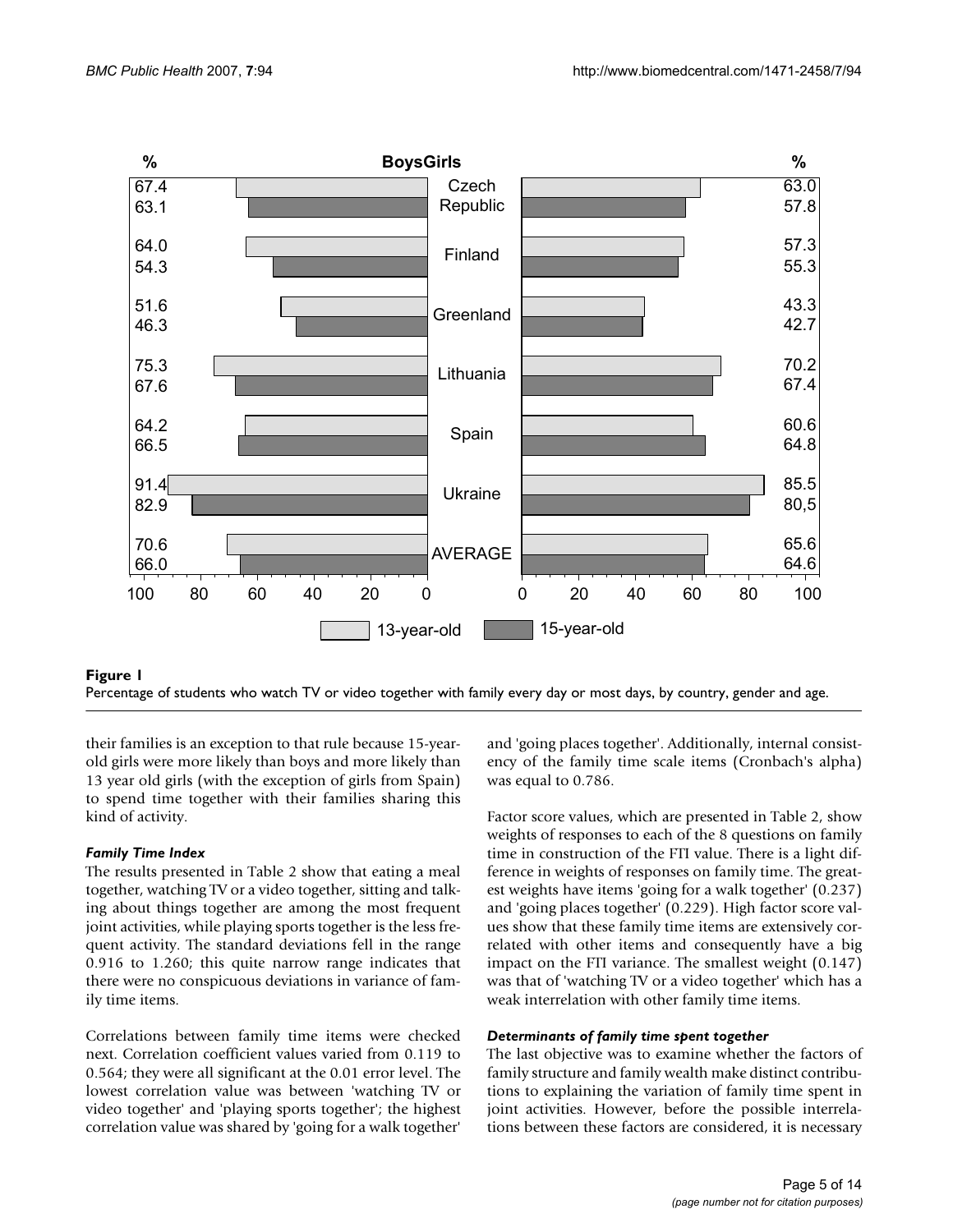

## Percentage of students who play indoor ga gender and age **Figure 2** mes together with family every day, most days or about once a week, by country,

Percentage of students who play indoor games together with family every day, most days or about once a week, by country, gender and age.

to explore to what extent does the variation of family time in joint activities depends on country, gender and age.

Table 3 shows FTI mean values variation across countries in gender and age groups. To explore these data it is important to have in mind that positive FTI values are typical of the families where children reported spending more family time together, and negative FTI values demonstrated that families tended to spend less time together. There were statistically significant differences in FTI mean

Table 2: Means and standard deviations of responses<sup>a</sup> to questions on family time spent together in shared activities and corresponding **factor score values**

| Shared activity                           | Meanb | <b>Standard Deviation</b> | Factor Score Values <sup>c</sup> |
|-------------------------------------------|-------|---------------------------|----------------------------------|
| Watching TV or a video together           | 2.78  | 1.116                     | 0.147                            |
| Playing indoor games together             | 1.12  | 1.011                     | 0.203                            |
| Eating a meal together                    | 3.15  | 1.053                     | 0.154                            |
| Going for a walk together                 | 1.23  | 1.007                     | 0.237                            |
| Going places together                     | 1.53  | 0.978                     | 0.229                            |
| Visiting friends or relatives together    | 1.67  | 0.916                     | 0.205                            |
| Playing sports together                   | 0.78  | 0.978                     | 0.191                            |
| Sitting and talking about things together | 2.12  | 1.260                     | 0.193                            |

<sup>a</sup> Response codes are: every day = 4, most days = 3, about once a week = 2, less often = 1, never = 0.

b For each variable, missing values are replaced with the variable mean.

c Extraction method: principal component analysis. Percentage variance explained by factor 41.16; Kaiser-Meyer-Olkin measure of sampling adequacy 0,845; Bartlett's test of sphericity: approx chi-square 30,509; df 28; sig. 0.000.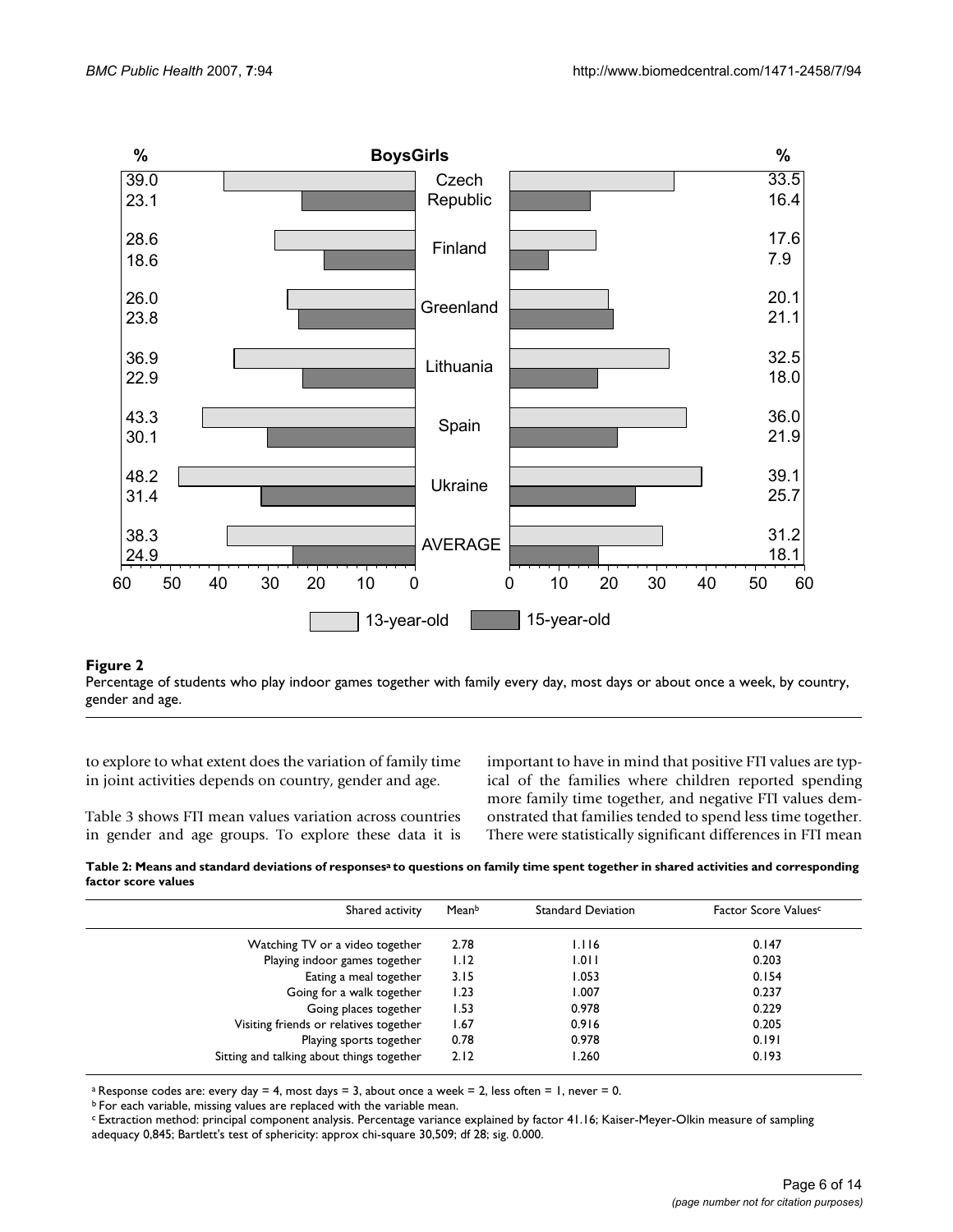

Percentage of students who eat a meal together with family every day or most days, by country, gender and age.

values between countries. Conspicuous variance of FTI means between countries was observed in the group of 13-year-olds. Both for boys and girls, the most positive values were observed among students from Spain and Ukraine, while the most negative values were in students from Greenland. In the group of 15-year-old boys Spain and Ukraine were also the countries in which the boys could be characterized as more often spending time in common family activities, but in the opposite end was Finland, Czech Republic and Lithuania. In girls of the same age only the Spanish remained as having the greatest tendency to spend time together while the Finns and the Lithuanians had the most negative assessments. Such ranking of FTI mean values summarizes the findings that might be obtained from the analysis of individual family activities (see figures).

A small, but nevertheless, statistically significant difference in mean values was detected between boys and girls indicating that boys (0.061) are more likely than girls (- 0.058) to spend time together with their families. Comparison of the mean values of FTI between age categories shows considerably more family time spent together among 13-year-olds (0.192) than among 15-year-olds (- 0.191).

Mean values of the FTI were compared across categories of family structure and family wealth (Table 4). In comparison with children in two-parent families (intact families), children of single parents and, especially, children of restructured families indicated less frequent joint activities in their families as seen in significantly negative means of FTI values. Grandparents' presence or absence in the family does not play a significant role in spending family time together. Adolescents from families with many children (3 or more siblings) reported spending less time in joint family activities than adolescents from families having only one child.

Considering the fewer amount of time students spend in main homes, there was an evident negative impact of that factor on family joint activities. The family wealth gradient had a significant relationship with the FTI indicating that children in highly affluent families are able to spend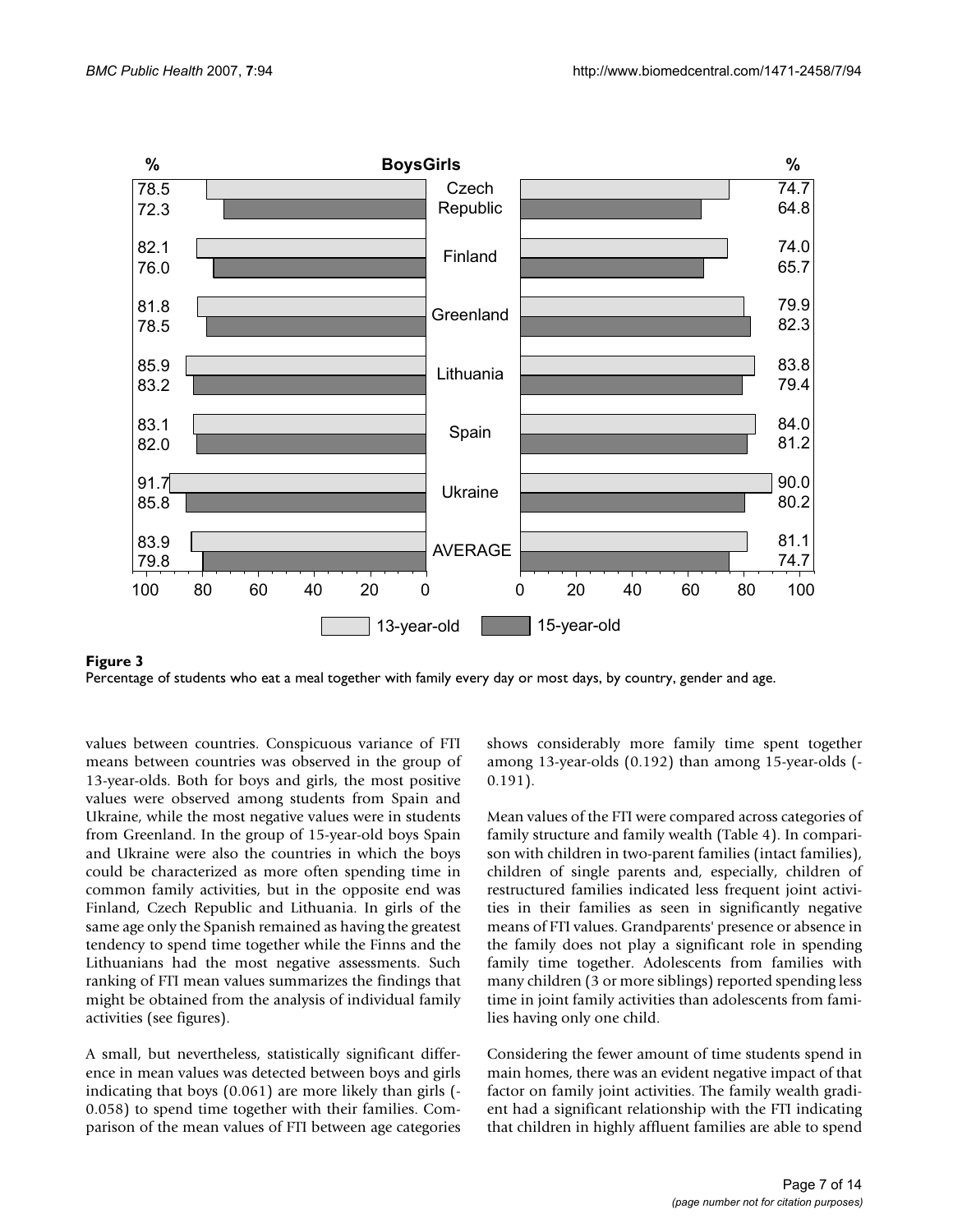

#### Percentage of students who go for a walk together with family and age **Figure 4** every day, most days or about once a week, by country, gender

Percentage of students who go for a walk together with family every day, most days or about once a week, by country, gender and age.

more time together with family than their peers in less affluent families.

Table 5 displays results from analysis-of-variance and shows tests of between-subjects effects on index of spending family time together in shared activities. The following findings were set out.

Model A shows that all three covariates (country, gender and age), when entered together, are significant predictors explaining the variation of the FTI value, even if the con-

| Table 3: Means (stand. error) of the Family Time Index by country, age and gender. Univariate and Post Hoc analysisª |  |  |  |
|----------------------------------------------------------------------------------------------------------------------|--|--|--|
|                                                                                                                      |  |  |  |

|                |                      | 13-year-olds      | 15-year-olds                 |                              |  |
|----------------|----------------------|-------------------|------------------------------|------------------------------|--|
|                | Boys                 | Girls             | Boys                         | Girls                        |  |
| Czech Republic | 0.136(0.034)         | 0.105(0.031)      | $-0.195(0.030)^{\#}$         | $-0.236(0.027)$              |  |
| Finland        | 0.169(0.031)         | $-0.021(0.031)$   | $-0.207(0.029)^{\#}$         | $-0.357(0.029)^{\#}$         |  |
| Greenland      | $-0.179(0.071)^{\#}$ | $-0.289(0.068)$ # | $-0.151(0.086)$              | $-0.192(0.071)$              |  |
| Lithuania      | 0.188(0.038)         | 0.009(0.037)      | $-0.186(0.033)^{\#}$         | $-0.333(0.031)^{\#}$         |  |
| Spain          | $0.454(0.035)*$      | $0.392(0.035)*$   | $-0.014(0.034)$ <sup>*</sup> | $-0.099(0.032)$ <sup>*</sup> |  |
| Ukraine        | $0.438(0.040)*$      | $0.250(0.037)^*$  | $-0.058(0.035)*$             | $-0.198(0.028)$              |  |
| AVERAGE        | 0.256(0.016)         | 0.130(0.015)      | $-0.137(0.014)$              | $-0.242(0.013)$              |  |

a Bonferroni test: \* maximal mean value or no statistical difference from the maximal mean value; # minimal mean value or no statistical difference from the minimal mean value.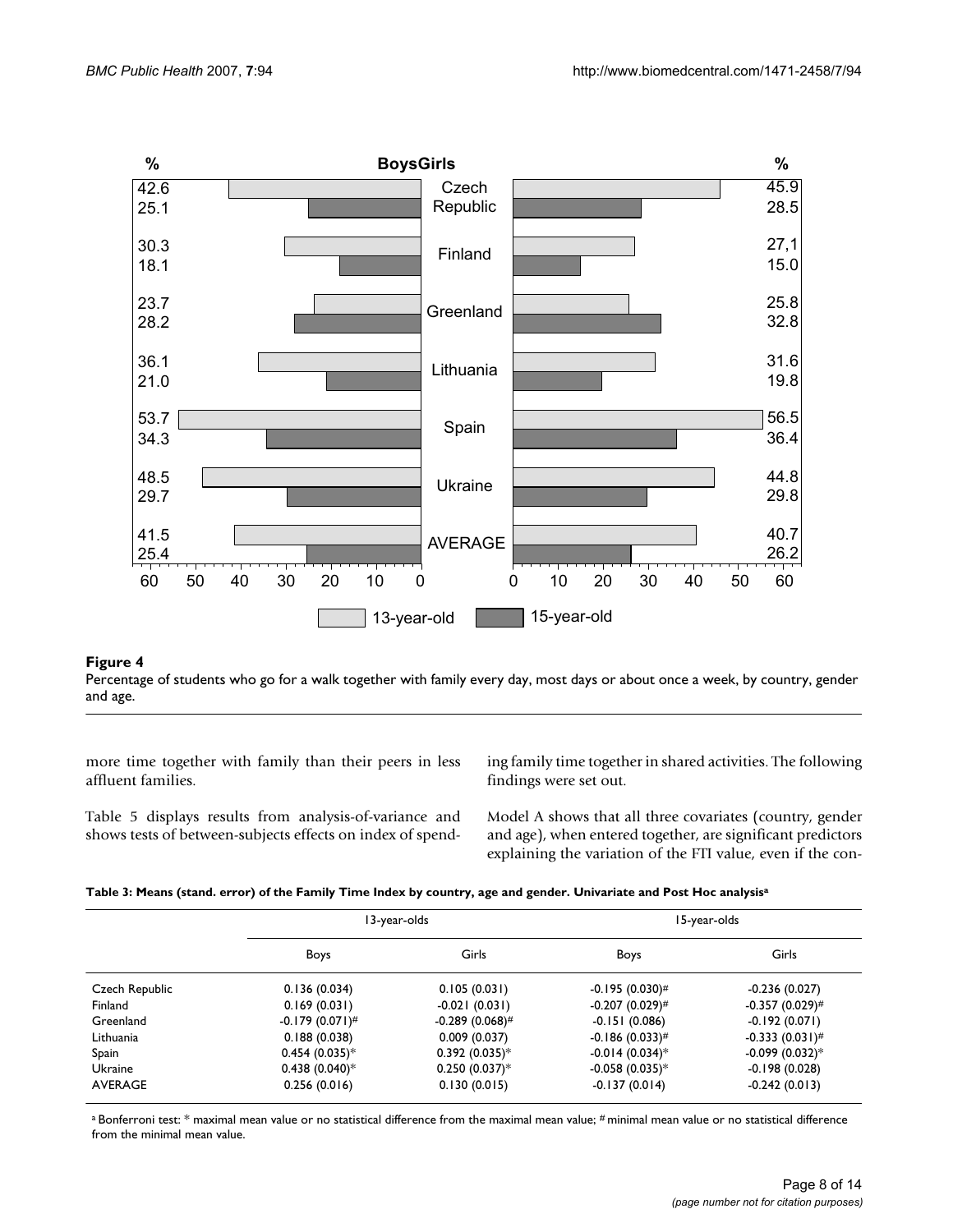

#### Percentage of students who go pl age **Figure 5** aces together with family every day, most days or about once a week, by country, gender and

Percentage of students who go places together with family every day, most days or about once a week, by country, gender and age.

tribution of gender was quite low in comparison with country and age variables.

Model B sets out significant findings when analysis-of-variance was run with 4 fixed factors that include family structure and family wealth items only. Number of children in the family has the smallest impact on variation of the FTI value while the FAS has the highest significance.

Model C includes the same fixed factors as model B, however, adjusted by gender, age and country. Possible interactions between country and all fixed factors were considered too. This model reveals that most of the FTI variation is due to age category; significant main-effects of FAS and HOME variables are as high as those of COUN-TRY and GENDER variables; only two interaction terms, HOME\*COUNTRY and CHILDREN\*COUNTRY, have a significant effect at least at the 5% error level.

### **Discussion**

The present study examined the amount of time parents and children spend in joint activities based on national representative samples from six European countries (Czech Republic, Finland, Greenland, Lithuania, Spain and Ukraine) and its relationship with family structure and family wealth. Participating countries are located in different geographical regions of the continent and are characterized by different socio-economic status and historical and cultural experience on family-demographic affairs. From a cross-national point of view, our study is the first study of this kind. The present study does not aim to precisely reflect the actual family process, but points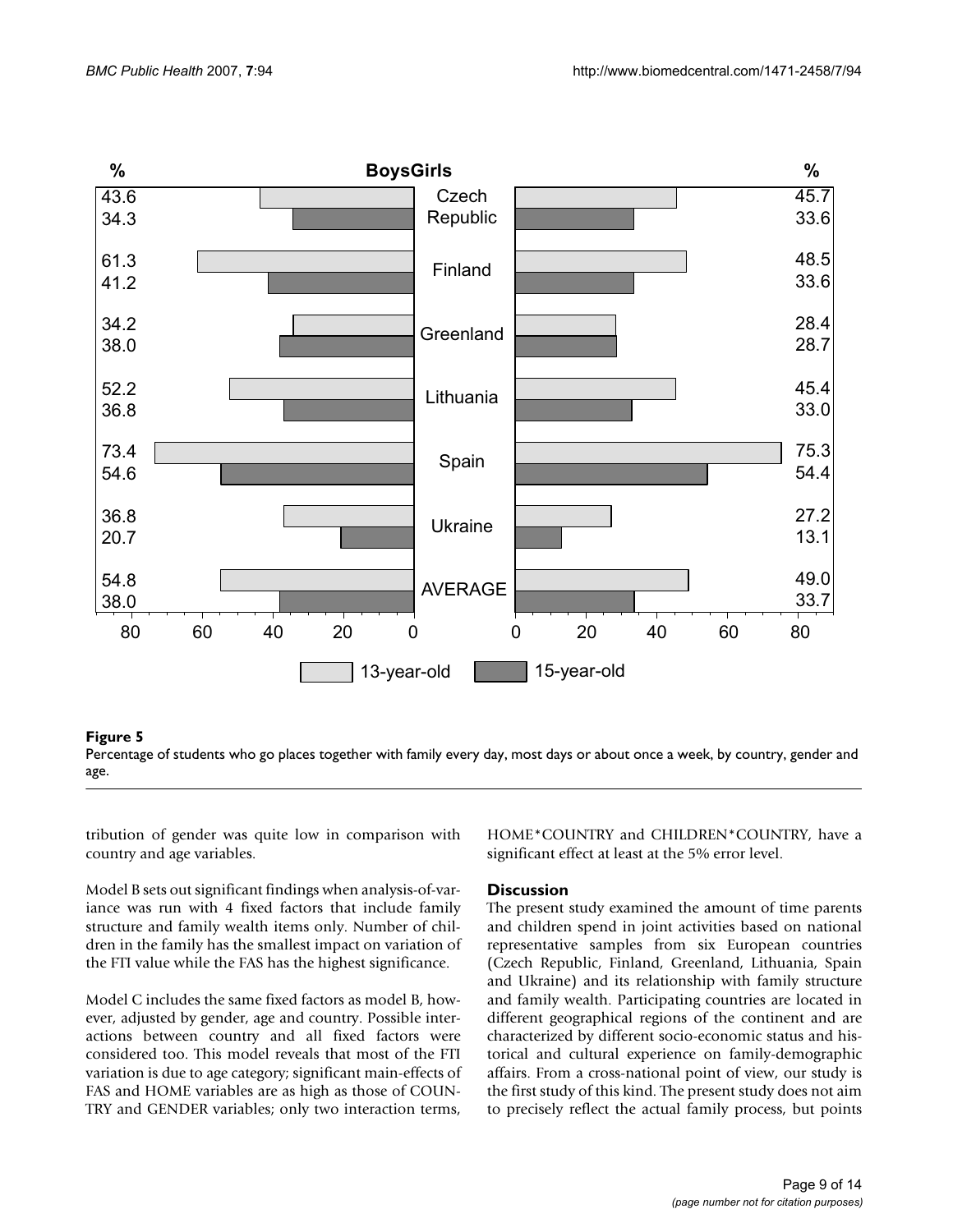

#### Percentage of students who visit try, gender and age **Figure 6** friends or relatives together with family every day, most days or about once a week, by coun-

Percentage of students who visit friends or relatives together with family every day, most days or about once a week, by country, gender and age.

out usual daily routines and free time activities shared by family members.

The results of the present study have revealed both strong similarities and striking differences between countries concerning parents and children family joint activities.

In all countries, 13-year-old children were more likely to be involved in activities shared with their parents in comparison to 15-year-olds. In Western cultures, adolescence is typically a time of diminishing parental influence and growing peer influence [13,26,27].

Similarly, boys were more prone to spend time together with their families, than girls. Such gender difference can be influenced by the type of the activities chosen to evaluate family time. Most of them tend to be more attractive to boys. Different studies provide the evidence that boys are significantly more involved in physical activities than girls, while girls spend more the time in social activities

compared with boys [28,29]. These statements support our findings.

Cross national data comparison shows that Spain and Ukraine stand out as an extreme case with its high positive FTI, which means that students in these countries a higher amount of time were spending in joint family activities than in other countries. Greenland and Finland stand out at the opposite end of the scale by the same criterion. However, it is difficult to explain why Ukraine has higher scores that Lithuania and why both countries have higher scores than Czech Republic and Finland. These family processes could be expressions of cultural and sociodemographic influences. From Finland, for example, it is likely that due to the good childcare system most women have the possibility to go to work, whereas that appears not to be the case in Spain. Apart from this, (see below) Spain has a rather low divorcement rate while Finland's is rather high.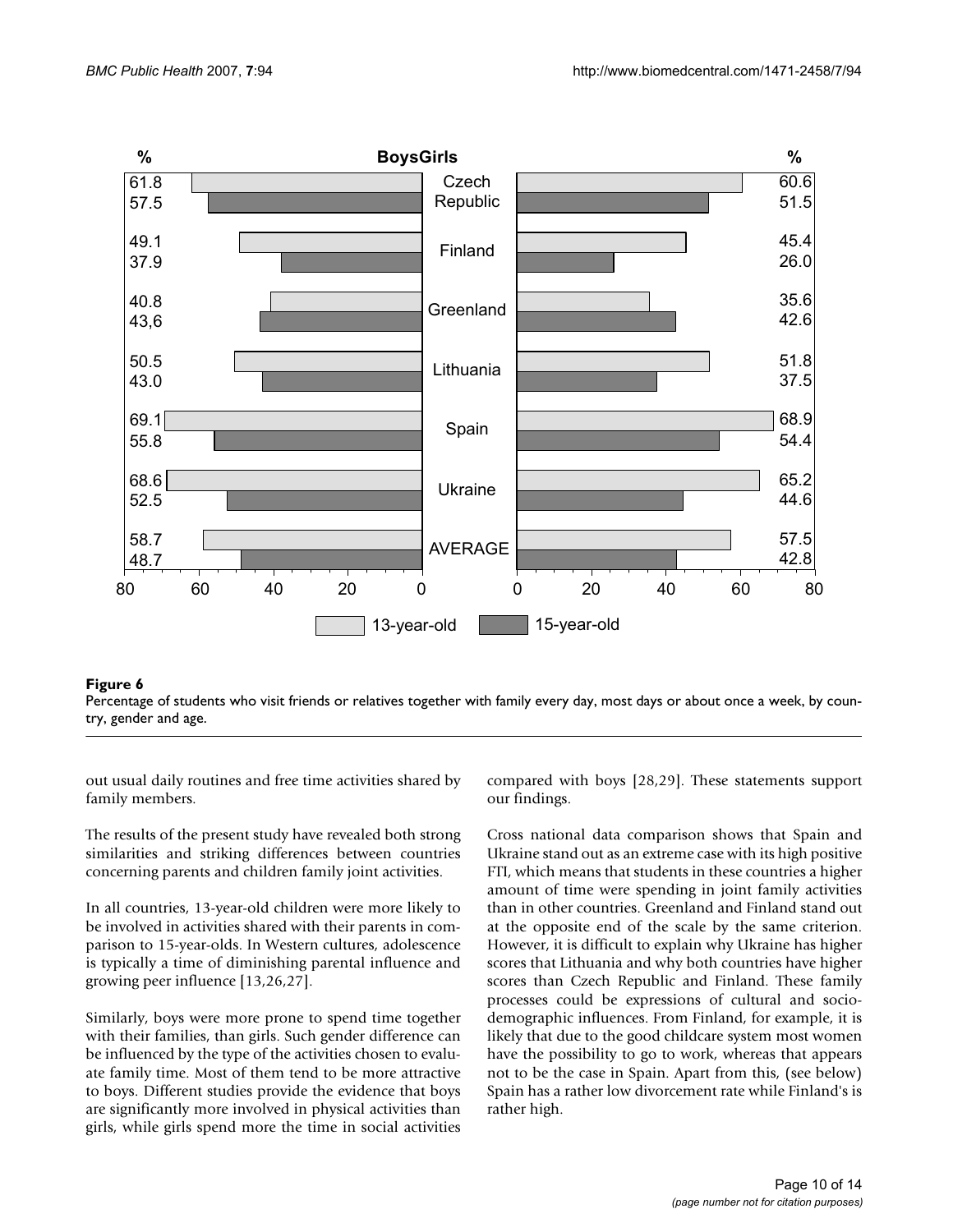

Percentage of students who play sports to and age **Figure 7** gether with family every day, most days or about once a week, by country, gender

Percentage of students who play sports together with family every day, most days or about once a week, by country, gender and age.

Family routine and leisure time in joint activities was also examined from its socio-economic perspective, assessing family structure and family wealth.

Radical social changes in household formation over the past decades have given rise to the single parent family in most European countries [16-18]. A number of recent studies indicate that single parents have restricted time to spend together with their children compared to two-parent families [30,31]. Because of strong associations between poverty and family structure [32], we suppose that single parents have to work more to support their children and thus have less time for joint activities with their children.

We compared the results of the present study with demographic data on family structures in different European Countries. The recent Fertility and Family Survey of 16 countries reported the fractions of time that children typically spend with both their original/biological parents, with a lone/single mother and in a stepfamily [33]. Findings from 4 countries of this survey (Czech Rep., Finland, Lithuania and Spain) might also be helpful for our study. The survey has highlighted the oneness of Spain, which stands out as a country where practically all children are born in married families and very few of them have experienced dissolution of their parents' union before they turn 15. These findings were proved by results of the HBSC survey of 2001/2002 [23]. The last results show that 86.7% of Spanish students live with both parents, while in Greenland this figure was 62.2% (these percentages correspond to the maximal and to the minimal values among countries which participated in our study). Although the associations between variables at the ecological studies do not necessarily represent the associations that exist at the individual level, data on family structures from above-presented studies, however, correlate with family time together and could be helpful to explain its variability across countries.

Our analysis have demonstrated that there is sufficient evidence to merge all family time items by the SPSS factor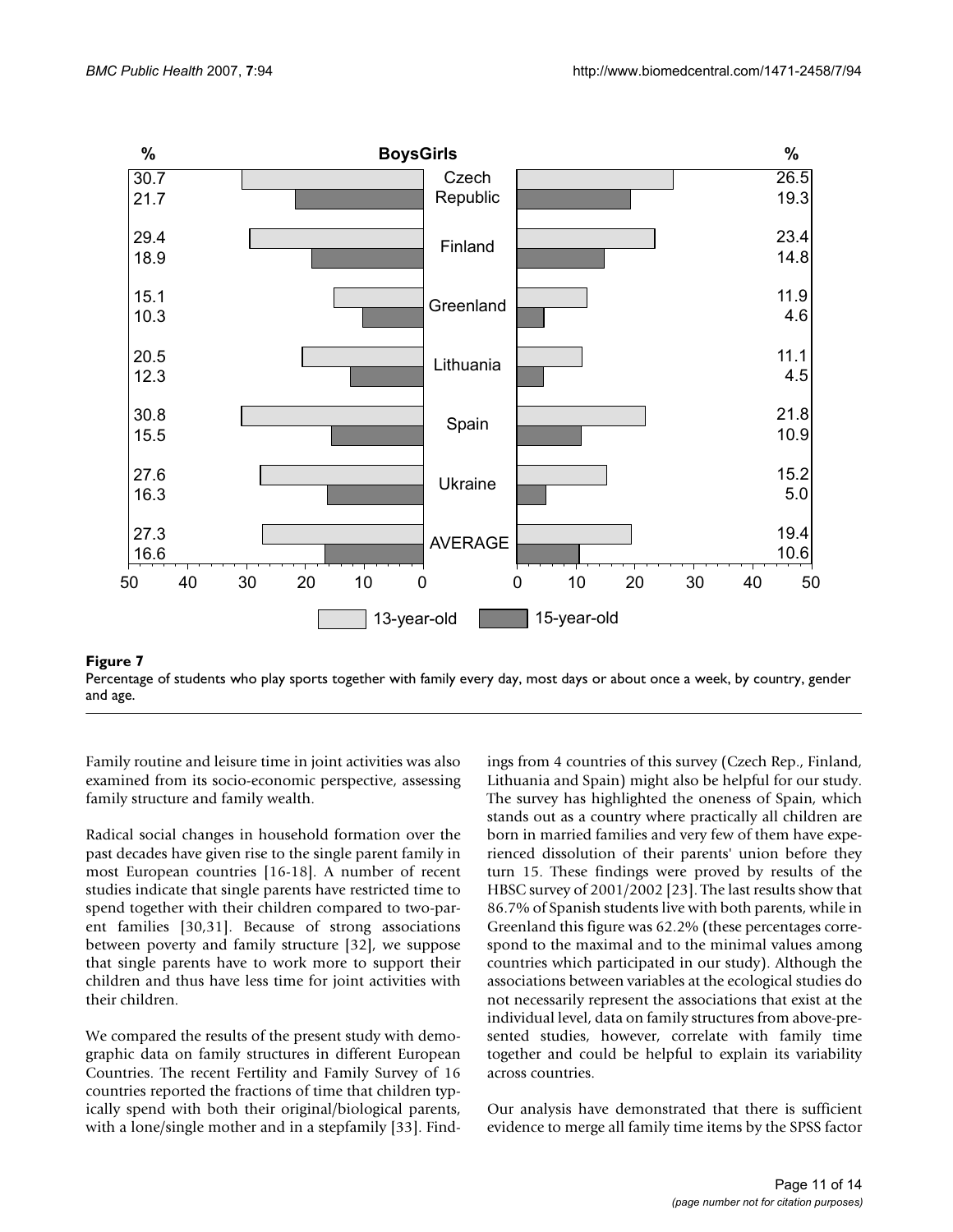

### Percentage of students who sit and talk about things together wi try, gender and age **Figure 8** th family every day, most days or about once a week, by coun-

Percentage of students who sit and talk about things together with family every day, most days or about once a week, by country, gender and age.

#### **Table 4: Descriptive statistics and univariate analysis of Family Time Index variance, by family structure and family wealth variables**

| Variables*            |                               | N      | Mean     | <b>Standard Deviation</b> | Standard Error | 95% Confidence Interval for Mean |             | Significance (F test) |
|-----------------------|-------------------------------|--------|----------|---------------------------|----------------|----------------------------------|-------------|-----------------------|
|                       |                               |        |          |                           |                | Lower Bound                      | Upper Bound |                       |
| <b>PARENTS:</b>       | Both parents                  | 13,459 | 0.043    | 0.985                     | 0.008          | 0.026                            | 0.060       | < 0.001               |
|                       | Single parent                 | 2,291  | $-0.059$ | 1.047                     | 0.022          | $-0.102$                         | $-0.016$    |                       |
|                       | Stepfamily                    | 1,551  | $-0.190$ | 0.979                     | 0.025          | $-0.239$                         | $-0.141$    |                       |
| <b>GRAND-PARENTS:</b> | Absent                        | 15.008 | $-0.001$ | 0.989                     | 0.008          | $-0.017$                         | 0.015       | 0.703                 |
|                       | Present                       | 2,753  | 0.007    | 1.060                     | 0.020          | $-0.033$                         | 0.046       |                       |
| <b>CHILDREN:</b>      | No brothers and sisters       | 2.455  | 0.025    | 0.991                     | 0.020          | $-0.015$                         | 0.064       | 0.002                 |
|                       | I-2 brothers or sisters       | 12,558 | 0.014    | 0.983                     | 0.009          | $-0.004$                         | 0.031       |                       |
|                       | 3 or more brothers or sisters | 1.876  | $-0.069$ | 1.044                     | 0.024          | $-0.116$                         | $-0.023$    |                       |
| HOME:                 | All the time                  | 13,223 | 0.039    | 0.999                     | 0.009          | 0.022                            | 0.0556      | < 0.001               |
|                       | Most of the time              | 2.997  | $-0.057$ | 0.963                     | 0.018          | $-0.091$                         | $-0.022$    |                       |
|                       | Half the time                 | 1.087  | $-0.286$ | 1.028                     | 0.031          | $-0.347$                         | $-0.225$    |                       |
| FAS:                  | Low                           | 7.128  | $-0.167$ | 0.996                     | 0.012          | $-0.190$                         | $-0.143$    | < 0.001               |
|                       | Middle                        | 7,268  | 0.087    | 0.983                     | 0.012          | 0.064                            | 0.110       |                       |
|                       | High                          | 2.993  | 0.186    | 0.986                     | 0.018          | 0.151                            | 0.221       |                       |

\* PARENTS – parents and step-parents in household; GRAND-PARENTS – grand-parents in household; CHILDREN – number of brothers and sisters; HOME – time living in main home; FAS – Family Affluence Score.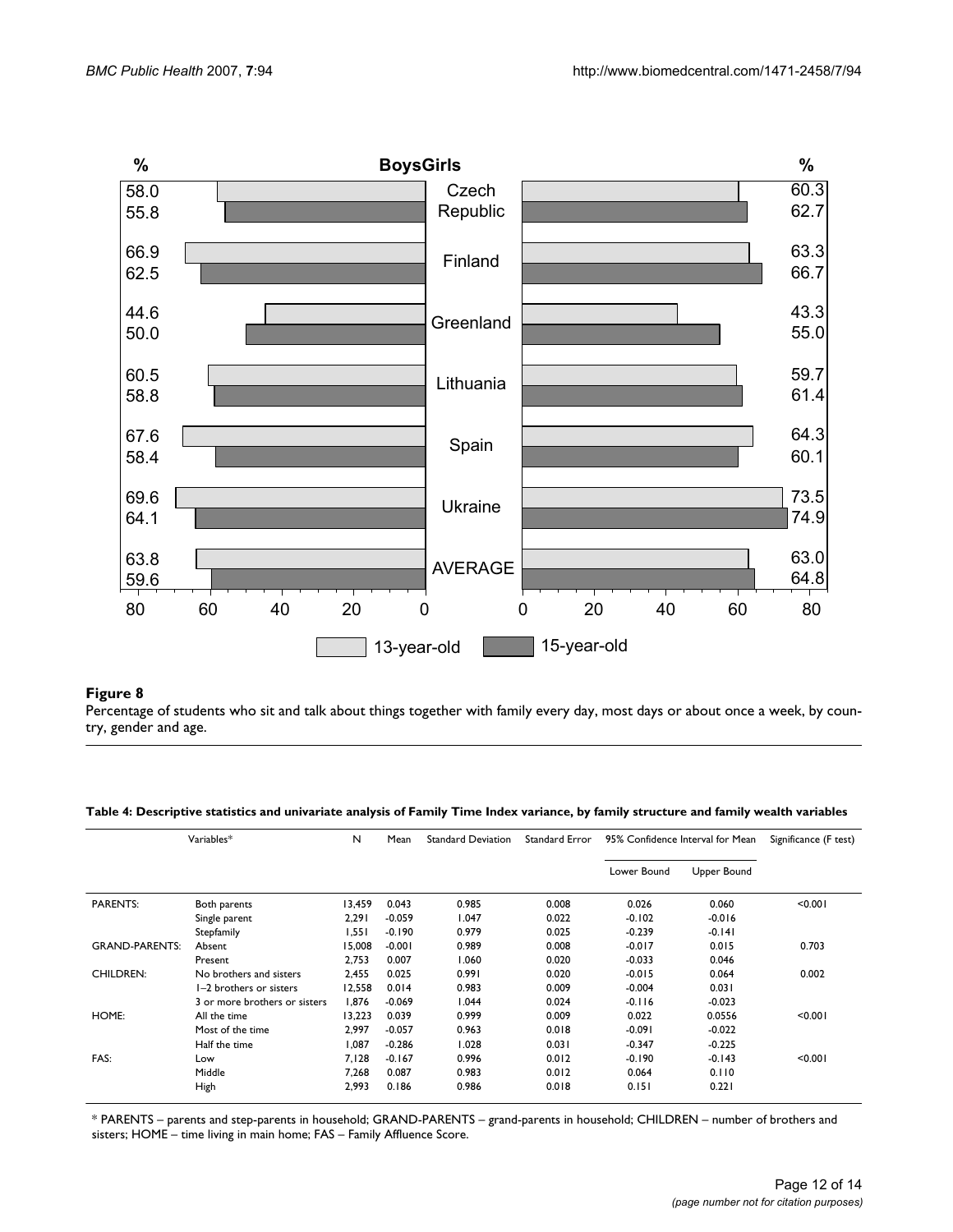| Source                              | Sum of Squares | df             | Mean Square | F     | Sig.    | Partial Eta Squared |
|-------------------------------------|----------------|----------------|-------------|-------|---------|---------------------|
| Model A                             | 442.0          | 3              | 147.4       | 151.1 | < 0.001 | 0.025               |
| <b>COUNTRY</b>                      | 381.0          |                | 381.0       | 390.7 | < 0.001 | 0.022               |
| <b>GENDER</b>                       | 5.9            |                | 5.9         | 6.1   | 0.014   | < 0.001             |
| <b>AGECAT</b>                       | 223.8          |                | 223.8       | 229.5 | < 0.001 | 0.013               |
| Error                               | 17318.0        | 17758          | 1.0         |       |         |                     |
| Total                               | 17760.0        | 17761          |             |       |         |                     |
| <b>Model B</b>                      | 470.5          | 9              | 52.3        | 55.3  | < 0.001 | 0.030               |
| FAS                                 | 289.4          | $\overline{2}$ | 144.7       | 153.0 | < 0.001 | 0.019               |
| <b>HOME</b>                         | 90.5           | $\overline{2}$ | 45.3        | 47.9  | < 0.001 | 0.006               |
| <b>CHILDREN</b>                     | 6.4            | $\overline{2}$ | 3.2         | 3.4   | 0.035   | < 0.001             |
| <b>PARENTS</b>                      | 47.0           | $\overline{2}$ | 23.5        | 24.8  | < 0.001 | 0.003               |
| Error                               | 15157.1        | 16022          | 0.9         |       |         |                     |
| Total                               | 15627.6        | 16032          |             |       |         |                     |
| Model C                             | 1221.8         | 22             | 55.6        | 67.9  | < 0.001 | 0.078               |
| FAS                                 | 46.4           | $\overline{2}$ | 23.2        | 25.8  | < 0.001 | 0.003               |
| <b>HOME</b>                         | 16.5           | $\overline{2}$ | 8.3         | 9.2   | < 0.001 | 0.001               |
| <b>CHILDREN</b>                     | 9.9            | $\overline{2}$ | 5.0         | 5.5   | 0.004   | 0.001               |
| <b>PARENTS</b>                      | 6.5            | $\overline{2}$ | 3.2         | 3.6   | 0.027   | < 0.001             |
| <b>COUNTRY</b>                      | 21.0           |                | 21.0        | 23.4  | < 0.001 | 0.001               |
| <b>GENDER</b>                       | 36.3           |                | 36.3        | 40.3  | < 0.001 | 0.002               |
| <b>AGECAT</b>                       | 534.4          |                | 534.5       | 593.9 | < 0.001 | 0.036               |
| <b>FAS * COUNTRY</b>                | 3.3            | $\overline{2}$ | 1.7         | 1.9   | 0.157   | < 0.001             |
| HOME *<br><b>COUNTRY</b>            | 17.7           | $\overline{2}$ | 8.8         | 9.8   | < 0.001 | 0.001               |
| <b>CHILDREN</b> *<br><b>COUNTRY</b> | 7.0            | $\overline{2}$ | 3.5         | 3.9   | 0.020   | < 0.001             |
| PARENTS*<br><b>COUNTRY</b>          | 3.5            | $\overline{2}$ | 1.7         | 1.9   | 0.147   | < 0.001             |
| Error                               | 14405.8        | 16012          | 0.9         |       |         |                     |
| Total                               | 15627.6        | 16032          |             |       |         |                     |

**Table 5: Tests of between-subjects effects. Dependent variable: Family Time Index. Given are main-effects and interactions between variables\* in the models**

\* GENDER – gender; AGECAT – age category; COUNTRY – country; HOME – time living in main home; PARENTS – parents and step-parents in household; CHILDREN – number of brothers and sisters; FAS – Family Affluence Score.

analysis process to form one factor that was named Family Time Index (FTI) [10]. This approach has shown how family time spent together in shared activities varies between different European countries as well as across age, gender and family structure and wealth groups. Multivariate analysis of variance has revealed that cross-national variability appears to have a minor effect compared to other variables in our study; most of the family time variability is due to age category. Considering national, gender and age differences of studied population groups, we found that the distribution of joint family activities tends to be dispersed significantly by family structure (intact/restructured family) and family wealth.

Our results increase understanding of family process during adolescence and might help health promoters working with school-aged children families to develop programs, which would consider these differences.

### **Conclusion**

We believe that our cross-country comparison has provided a lucid overview of the actual family joint activities situation in Europe. It also reveals differences and similarities in patterns across countries. These family processes, we argue, are expressions of cultural and socio-demographic influences. However, variability in family time in a cross-national perspective was relatively small in comparison with variability related to children age and gender categories in all populations. Considering national, gender and age differences of studied population groups we found that the distribution of joint family activities tends to be dispersed significantly by family structure (intact/ restructured family) and family wealth too. However, further research is needed in order to assess the associations between family time together and health behaviour of adolescents. All these may assist the public health authorities in developing health promotion strategies, which will efficiently tackle these health issues early in life.